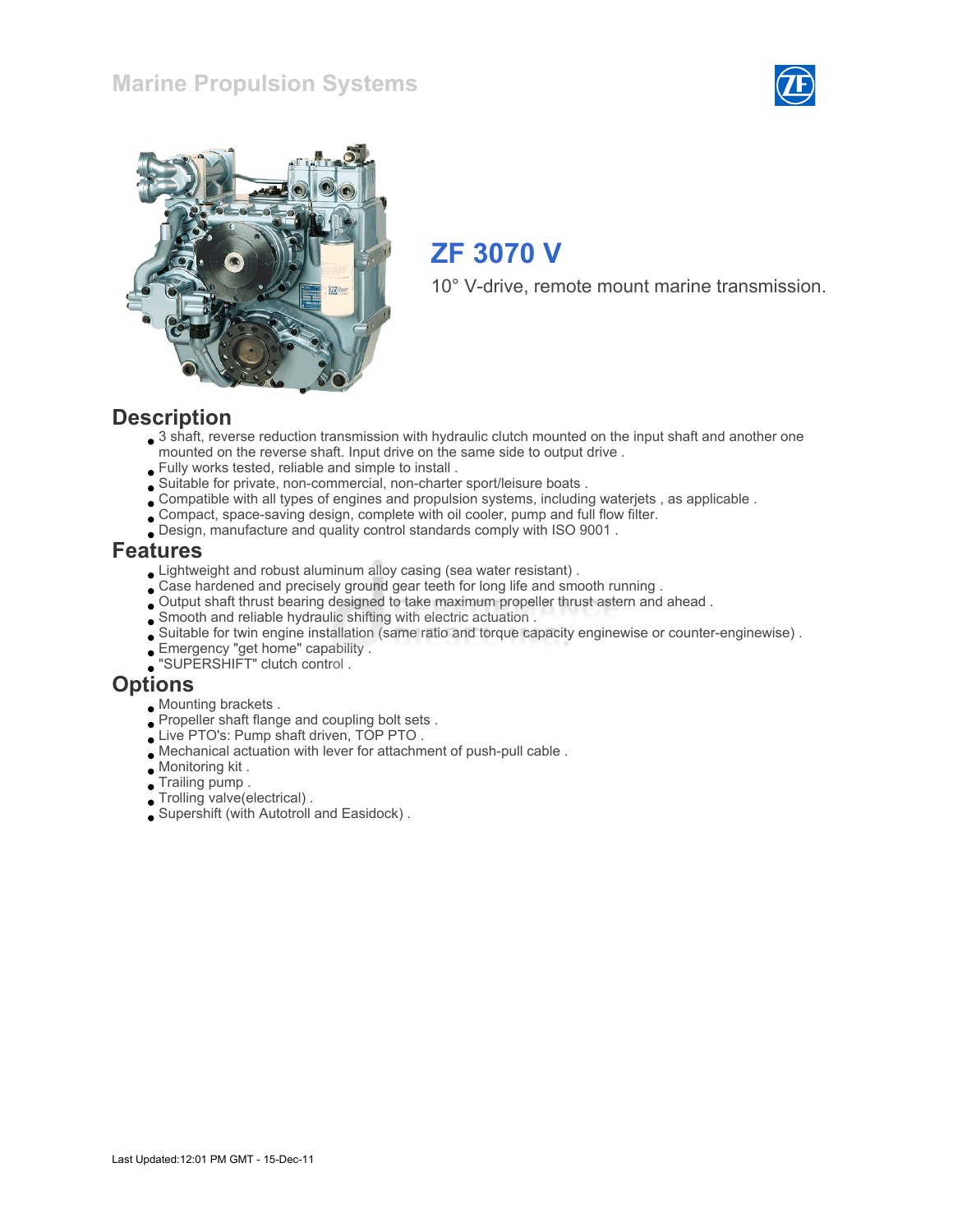

## Pleasure Duty

| <b>RATIOS</b>                                                       | MAX.<br>POWER/RPM<br><b>INPUT POWER CAPACITY</b><br><b>TORQUE</b> |      |                                                         |    |    |                      |    |          |           | MAX.<br><b>RPM</b> |  |
|---------------------------------------------------------------------|-------------------------------------------------------------------|------|---------------------------------------------------------|----|----|----------------------|----|----------|-----------|--------------------|--|
|                                                                     | Nm                                                                | ftlb | kW                                                      | hp | kW | hp                   | kW | hp       | <b>kW</b> | hp                 |  |
|                                                                     |                                                                   |      |                                                         |    |    | 2300 rpm<br>2100 rpm |    | 2450 rpm |           |                    |  |
| $1.351^*$ , $1.486^*$ , $1.750^*$ , 2.034,<br>2.259*, 2.520, 2.750* | 7564                                                              | 5579 | 0.7920 1.0621 1663  2231  1822  2443  1941  2602   2450 |    |    |                      |    |          |           |                    |  |

\* Special Order Ratio.

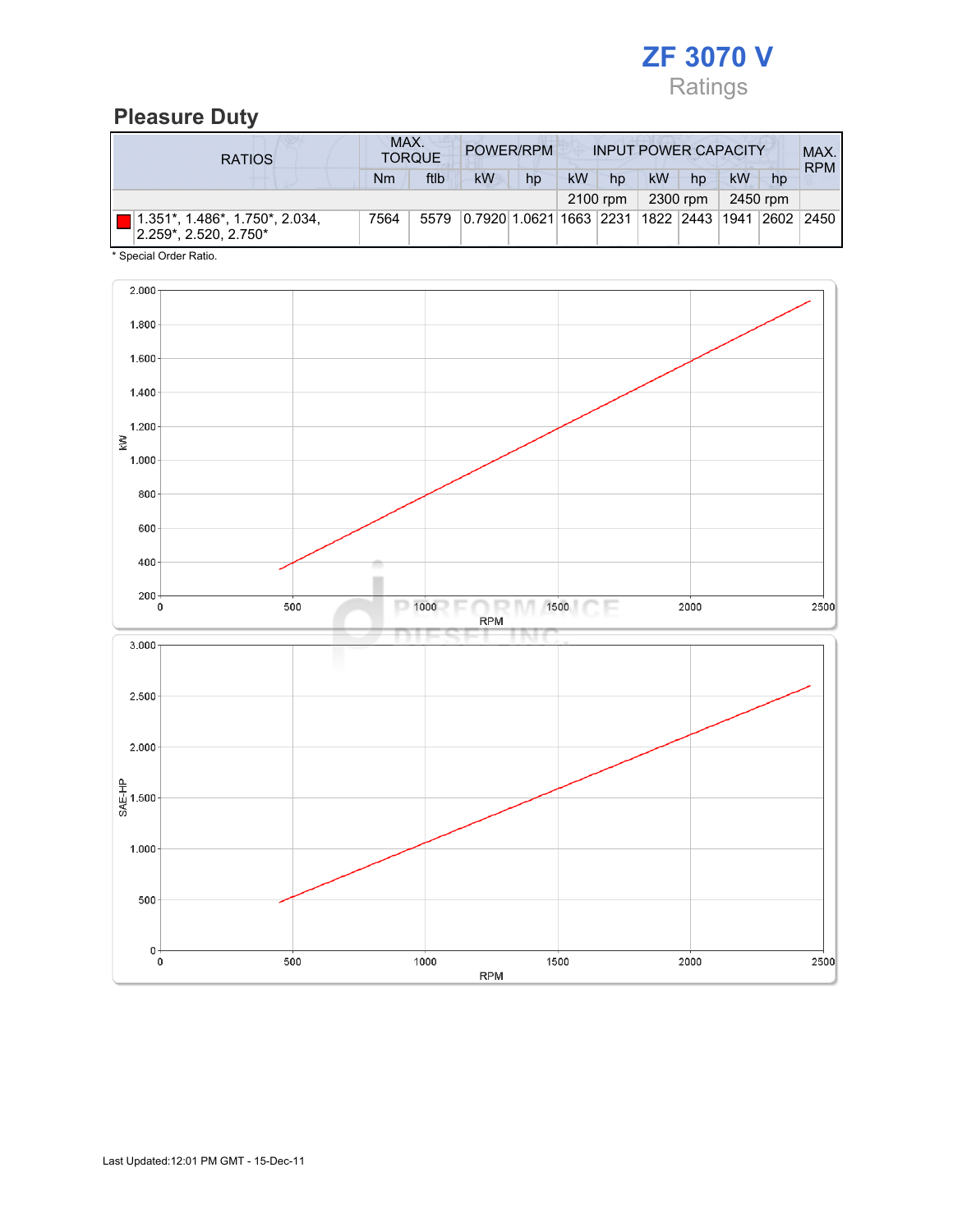# ZF 3070 V **Dimensions**



| Angle      |  | B <sub>1</sub> | B2             | H1 | Hz |            |  |                            |                                                                                                                |  |  |  |
|------------|--|----------------|----------------|----|----|------------|--|----------------------------|----------------------------------------------------------------------------------------------------------------|--|--|--|
| 10.0       |  |                |                |    |    |            |  |                            | 327 (12.8) 365 (14.4) 365 (14.4) 218 (8.59) 665 (26.2) 418 (16.4) 452 (15.5) 253 (9.96) 38.5 (1.51) 153 (6.02) |  |  |  |
|            |  |                | Weight kg (lb) |    |    |            |  | Oil Capacity Litre (US qt) |                                                                                                                |  |  |  |
| 505(1,111) |  |                |                |    |    | 31.0(32.9) |  |                            |                                                                                                                |  |  |  |

### **Output Coupling Dimensions NO NA** ìE л МC

ò ×

|    |              |  |              |  |    | <b>Bolt Holes</b>                                       |     |              |      |  |
|----|--------------|--|--------------|--|----|---------------------------------------------------------|-----|--------------|------|--|
|    |              |  |              |  |    |                                                         |     | Diameter (E) |      |  |
| mm | $\mathsf{I}$ |  | $mm$ in $mm$ |  | mm |                                                         | No. | mm           |      |  |
|    |              |  |              |  |    | 225   8.86   190   7.48   145   5.71   25.0   0.98   12 |     | 22.2         | 0.87 |  |